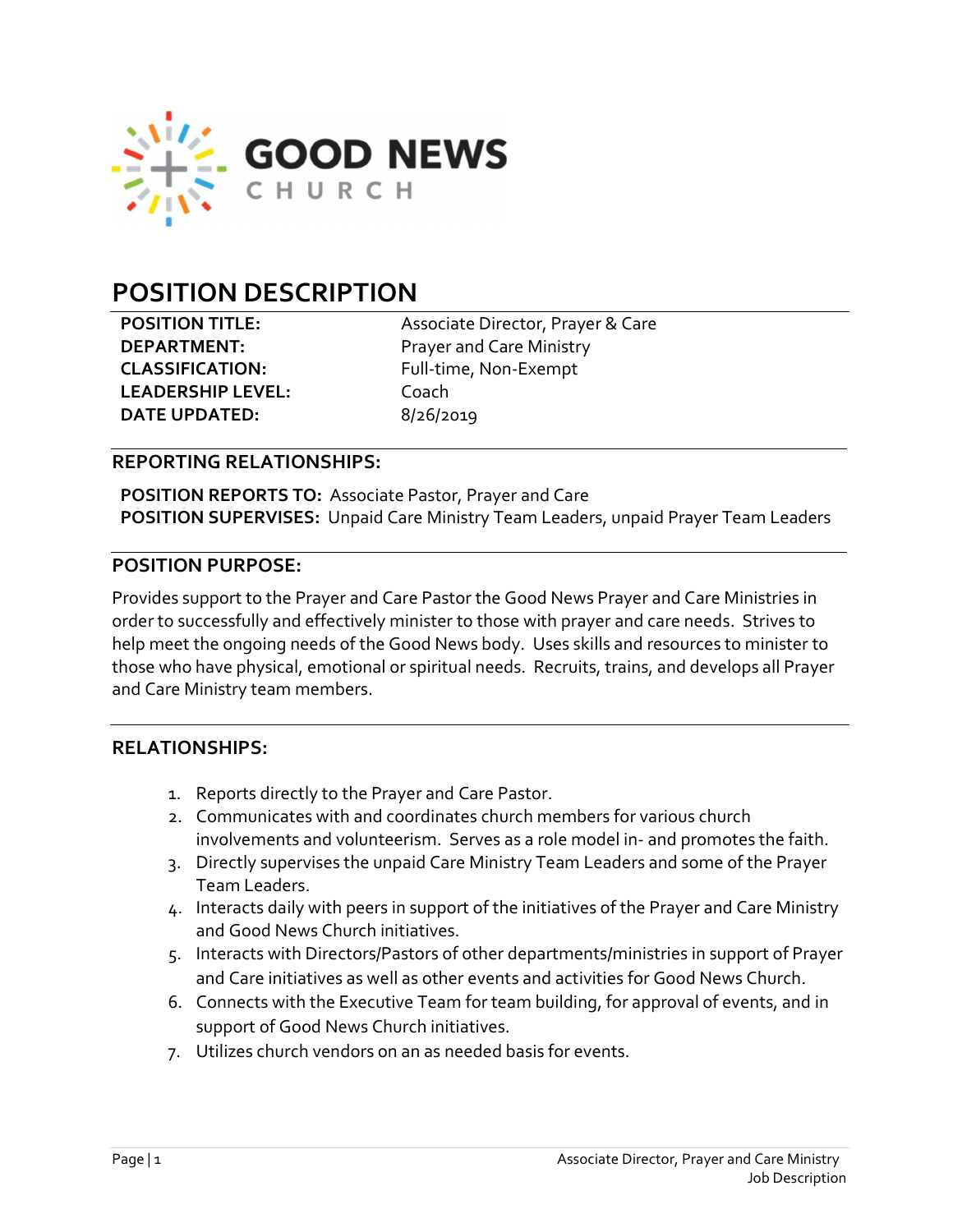# ESSENTIAL DUTIES AND RESPONSIBILITIES:

# Prayer and Care Ministry Leadership (40%)

- Maintains communication and updates Prayer and Care Ministry team members.
- Participates in the creation and development of departmental curriculum and trainings.
- Conducts and facilitates training for all of the Prayer and Care Ministry areas regarding curriculum for specific teams, ministry and church procedures, and expectations.
- Directs the work of Prayer and Care Ministry Team by delegating tasks and providing direction and specification for the work assigned. When not leading one of the ministry teams, is participating as a team member.
- Develops Prayer and Care Team by providing consistent, regular feedback.
- Promotes and sees to the leadership development of the Prayer and Care Teams.
- Assists team members by answering questions, problem solving, locating resources or answers, and following up to ensure needs were met/problems were effectively resolved.
- Participates in the identification and recruitment of the various unpaid Prayer and Care team members and leaders as needed.
- Helps to plan, execute, and sometimes teach at the annual Prayer Conference.
- Oversees other essential areas of Care Ministry.
- Other duties as assigned.

# Ministry (40%)

- Responds to all prayer and care needs as fitting per each circumstance. Examples include planning for hospital visitation, arranging meals, and coordinating transportation to medical appointments. Coordinates with Prayer and Care team members to fulfill these varying needs.
- Prays for and with those who are sick or for the various needs and challenges of church members and colleagues.
- Provides Spiritual Direction, insight, and support by meeting with those church members or attendees who need counseling or someone to minister to them per their personal situations utilizing prior training & education, Biblical knowledge, experience, leadership, and prayer.
- Makes in-person hospital, home, an care facility visits.
- Participates in Deliverance sessions if there is a need for more team members.
- Fills in as prayer or worship leader as needed.
- Facilitates a quarterly Nightwatch prayer meeting that runs from 10:00 pm to 3:00 am.
- Other duties as assigned.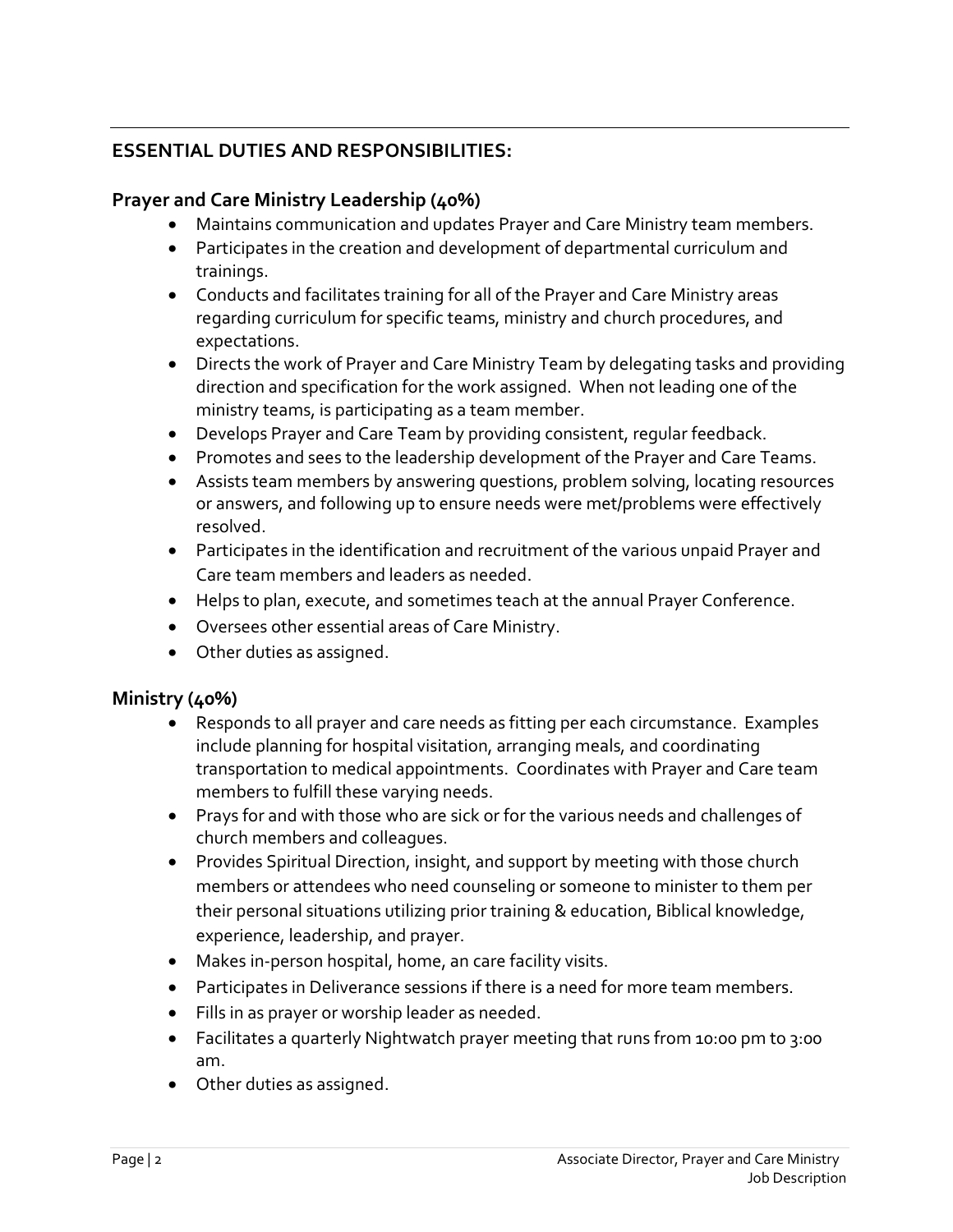# Prayer and Care Ministry Administration (20%)

- Follows communication systems and processes to assure information regarding the Prayer and Care Ministry flows appropriately throughout the organization.
- Monitors and responds to department emails and calls; providing prompt responses to internal and external stakeholders including Church Members/Attendees.
- Performs calendar and group management tasks in Church Community Builder software as needed.
- Conducts additional administrative support functions utilizing the Church Community Builder software such as process new ministry team applications.
- Leads noon prayer meeting twice per month. Helps to plan the service. Sets up the all ministry areas needed, including Prophetic and prayer cards, and coordinates with the usher. Fills in as needed at other times.
- Assists with the Pre-Marriage ministry by fulfilling Associate responsibilities as needed.
- Schedules and attends various relevant church and department meetings, lunches, and trainings per availability.
- Assists the Prayer and Care Pastor in preparing the Prayer and Care Ministry budget for approval.
- Other duties as assigned.

### KNOWLEDGE, SKILLS & ABILITIES:

| <b>EDUCATION / CERTIFICATION:</b>       | Bachelors degree or equivalent combination of education<br>and ministry/work experience. Must possess a valid driver's<br>license and eligibility to be put on Church auto insurance.                                                                                                                                                                                                |
|-----------------------------------------|--------------------------------------------------------------------------------------------------------------------------------------------------------------------------------------------------------------------------------------------------------------------------------------------------------------------------------------------------------------------------------------|
| <b>EXPERIENCE:</b>                      | Minimum 6 months clerical experience and 1 year<br>ministry/volunteer experience. Experience with Microsoft<br>Office necessary, including word processing and database<br>software. Experience facilitating communication with<br>various stakeholders throughout an organization.<br>Experience with the Planning Center helpful. Prior<br>experience training and leading others. |
| KNOWLEDGE/SKILLS /<br><b>ABILITIES:</b> | Effective verbal and written communication skills. Strong<br>attention to details. Ability to organize and prioritize work.<br>Excellent time management skills. Strong computer skills<br>with ability to learn and utilize new programs as needed.<br>Ability to interact with others with tact and compassion.<br>Bible and doctrine knowledge.                                   |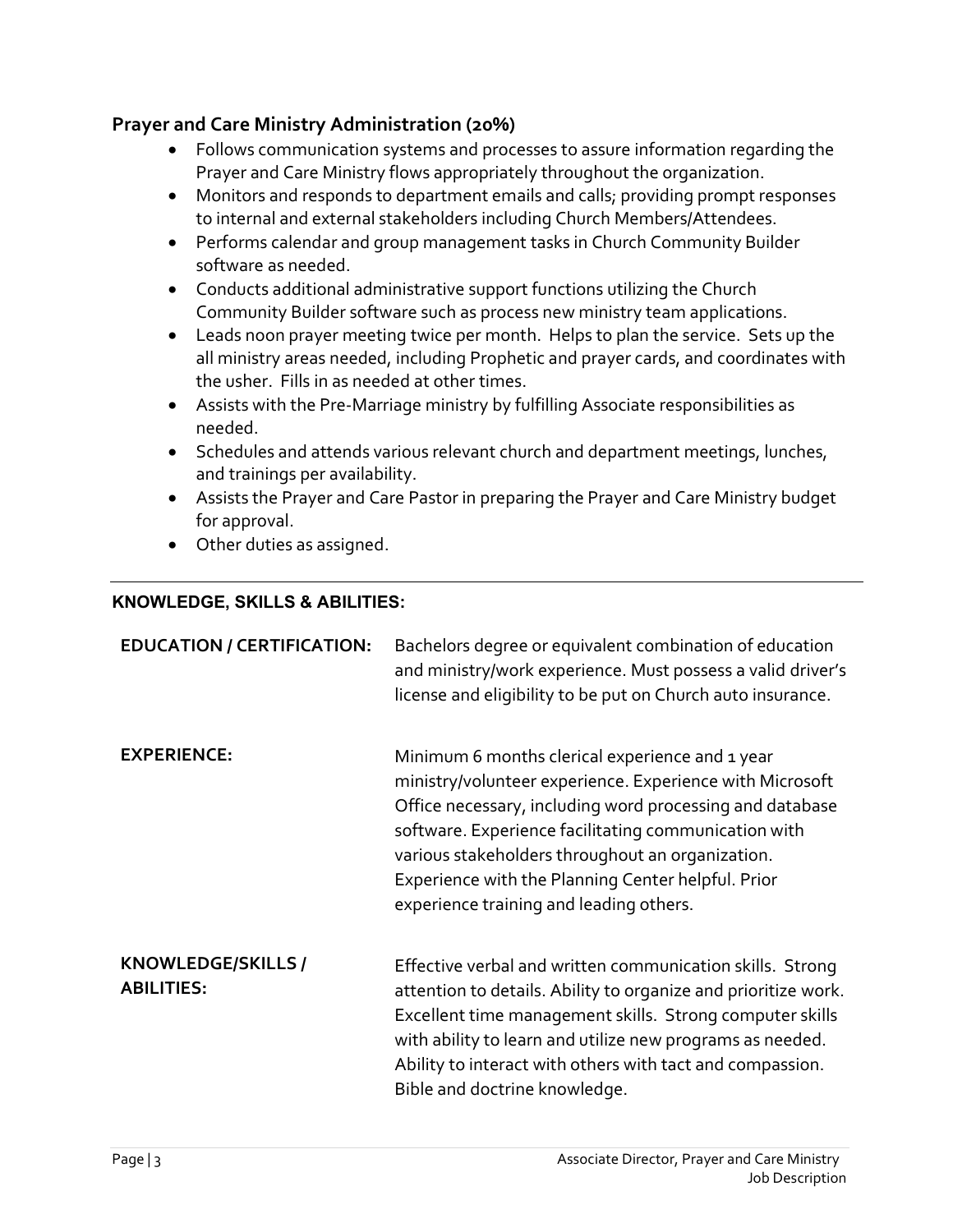LEADERSHIP ATTRIBUTES: Doer, Teachable, Spiritual Velocity, Influencer, Spirit Led, Team Player, Developer, Strategic, and Listener.

# EVALUATION:

New Hires are evaluated on a 30-60-90 day basis. The evaluation of work performance will be ongoing, will be carried out by the Director or Pastor to which the position reports, and will include the specific duties and responsibilities of this description plus employee attitude and general working behavior. Formal evaluation will normally be performed annually, typically early December, but may be instituted at other times by the Executive Team as needed.

# WORKING CONDITIONS AND PHYSICAL REQUIREMENTS:

The work environment characteristics described here are representative of those an employee would encounter while performing the essential functions of this job. Reasonable accommodations may be made to enable individuals with disabilities to perform the essential functions.

While performing the duties of this job, the work environment characteristics are typical of that of normal office working conditions. The noise level in the office work environment is usually quiet while noise levels may be moderate in the classrooms or at events.

| <b>Duty</b>                                      | <b>Average % of Time</b> | Pounds (lb.) |
|--------------------------------------------------|--------------------------|--------------|
| Sitting                                          | 50%                      |              |
| Standing                                         | 30%                      |              |
| Walking                                          | 20%                      |              |
| <b>Climbing Stairs</b>                           | $1\%$                    |              |
| Reaching Overhead                                | $< 1\%$                  |              |
| Lifting                                          | 5%                       |              |
| Up to how many pounds (lbs.)                     |                          | Up to 20     |
| Kneeling, crouching, squatting                   | $< 1\%$                  |              |
| Bending                                          | 5%                       |              |
| Pulling or Pushing                               | $< 1\%$                  |              |
| Up to how many pounds (lbs.)                     |                          | Up to 20     |
| <b>Manual Dexterity</b>                          | 60%                      |              |
| <b>Visual Acuity</b>                             | 60%                      |              |
| Talking and/or hearing: Communicates; Detects;   | 85%                      |              |
| Converses; Discerns; Conveys; Expresses oneself; |                          |              |